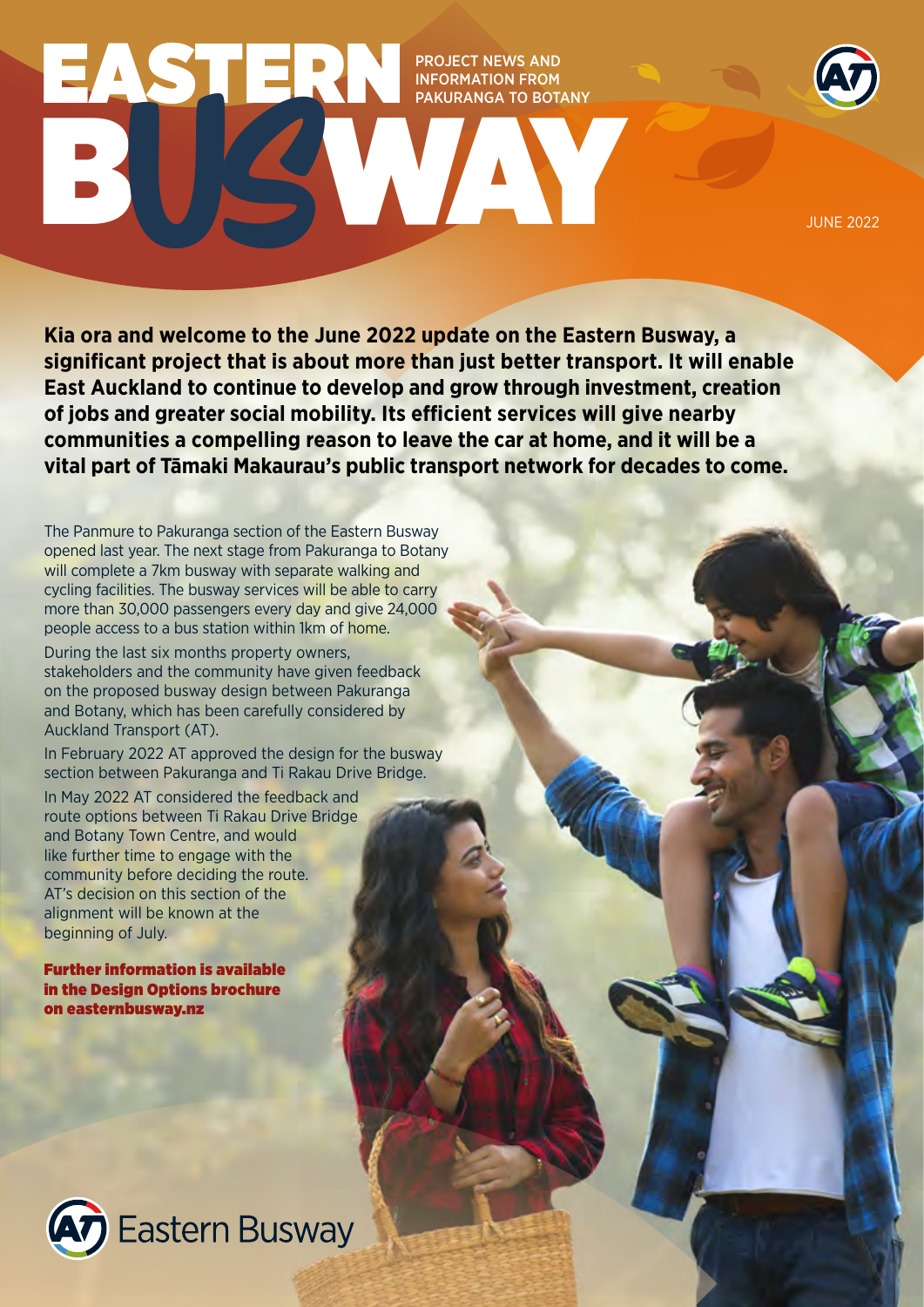# Building the busway from Pakuranga to Ti Rakau Drive Bridge, and the Reeves Road Flyove**r**

The project team is planning to build the project safely in stages, as quickly as possible and in a way that minimises disruption.

From late August this year you can expect to see preparation work in and around the Pakuranga Town Centre and along Ti Rakau Drive to Ti Rakau Drive Bridge. The team will start to prepare vacated properties to be deconstructed and begin clearing sites.

As with the construction, clearance work will take place in stages and there will be several steps involved to ensure it is done safely and efficiently. The alliance is working with suppliers and organisations to relocate buildings and reuse as much material from them as possible. All properties will be tested for asbestos before any work starts.

Our priority during this stage will be coordinating with neighbours to ensure the appropriate installation of safety fences and security measures, and that disruption is minimised. Pre-condition surveys for neighbouring properties will also be completed. We will be hosting some pop-in information sessions in July so people can find out more and ask any questions of the team. The sessions will be widely advertised. Information required for construction consents will also be available. It includes measures to ensure careful management of construction noise and vibration, traffic, dust generation and other construction effects.

### Safety First

Safety is our first priority, a key part of developing the project design and it aligns with the Ministry of Transport's Road to Zero programme. A Safe System Assessment or SSA gives each section of road a score based on; the volume of traffic, the chance of a particular crash type happening, and seriousness of injury. In SSA terms that's exposure, likelihood and severity.

The project team carried out a SSA on the short-listed route design options, which helped to determine the preferred designs. Next, one preferred option became the proposed design. When the proposed design was developed in more detail, another SSA was carried out. It compared the proposed design with the current layout of each intersection on Ti Rakau Drive and the sections of road in between them. Areas with an above-average crash risk were identified early so that refinements could be made in the detailed design stage.

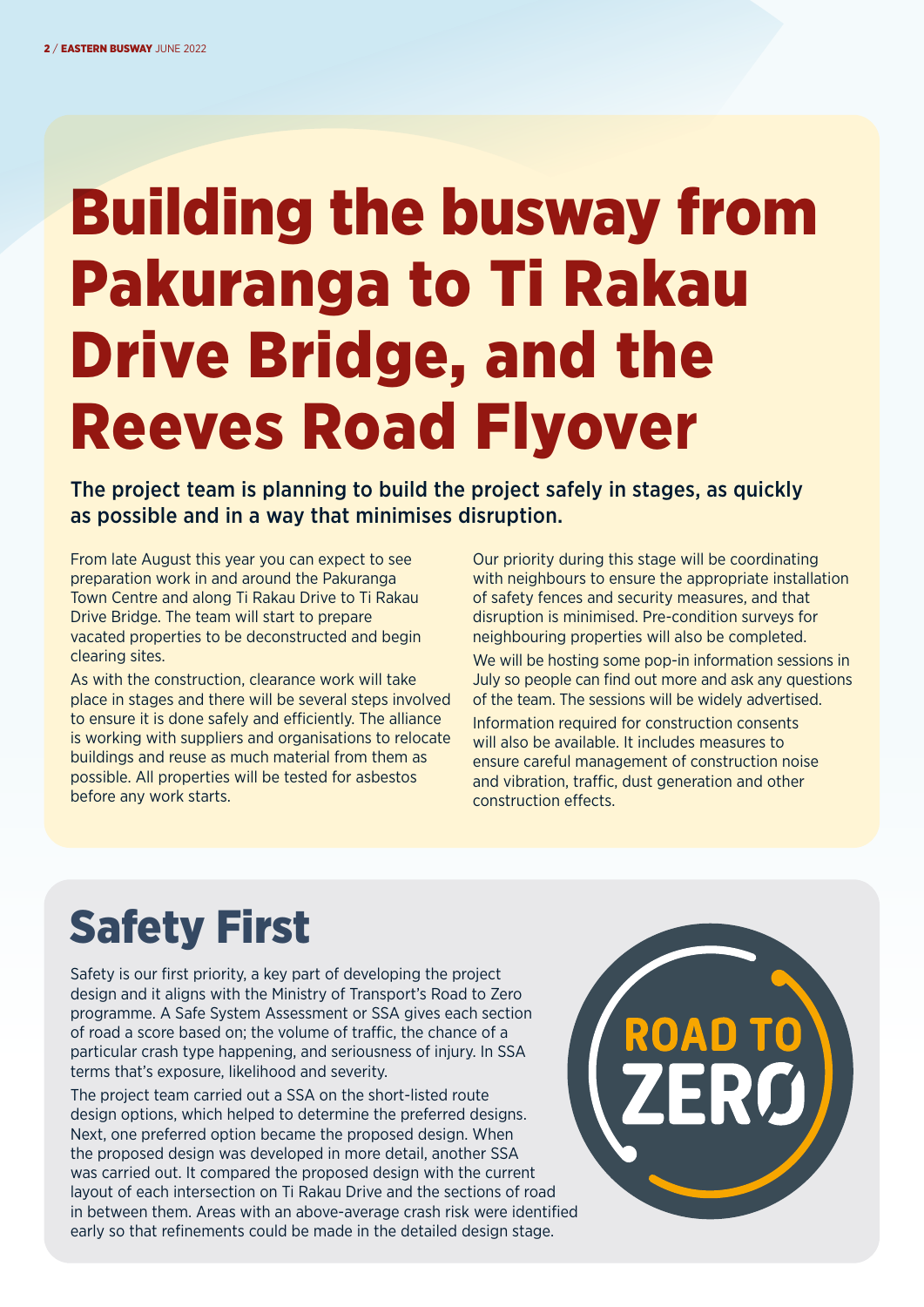## WHY HIGHER DENSITY IS KEY TO AUCKLAND'S GROWTH

Auckland is a fantastic city and growing fast. During the next 30 years our population is expected to increase by another one million people. As our city grows, so does our need to have new homes and more housing options in places where we want to live, closer to the everyday things we like.

Like all rapidly expanding cities we have some growing pains and the thought of Auckland accommodating another million residents may feel daunting. However, when the process to achieve growth is well managed, the benefits of living in a growing city outweigh the downside. Auckland Council will be working with communities to manage these changes effectively and ensure that Auckland continues to be a great place to live, work and play.

#### Planning for Auckland to grow

Our city's planning rule book is the Auckland Unitary Plan. It allows for higher density development and living, a greater variety of housing styles and locations, and many more homes to be built close to public transport and urban centres.

Since 2020 central government has played a stronger role in planning how New Zealand's largest cities can grow to allow for more housing, particularly freeing up height and density controls. The National Policy Statement on Urban Development (NPS-UD), requires large and growing cities like Auckland to enable buildings of six storeys or more within walking distance of our city centre, 10 metropolitan centres, and Auckland's train and busway stations (rapid transit stops).

The government's new Resource Management (Enabling Housing Supply and Other Matters) Amendment Act 2021 requires the council to enable more medium density housing of up to three storeys across almost all Auckland suburbs, without needing a resource consent. Auckland Council's General Manager of Plans and Places John Duguid acknowledges that the government directive, and its implications, will mean major changes across the city in the years ahead. "The government requires more height and density from us, which is a big change not a little tweaking," he says. "But growth is our reality, and the government holds a strong view on how it wants Auckland to grow. We will work with it, continuing the progress begun through the Auckland Unitary Plan in 2016."

#### Our neighbourhoods

Aucklanders aspire to have safe and secure homes, which are affordable, with easy commutes and have access to public transport and amenities such as parks, schools, and shops. Many people like to live in a vibrant area and feel connected to their communities. To give everyone this opportunity, there will need to be changes to the look and feel of our residential areas.

Higher density residential developments such as apartments, townhouses, and terrace housing, is the smartest solution to providing that opportunity and meeting today's housing demands as well as those of future generations.

#### Sustainable development

Increasing housing choice and density along rapid transit links like the Eastern Busway is one way we can attempt to slow or reduce urban sprawl and the harmful transport emissions produced by long commutes. Many Aucklanders have no alternative to drive private vehicles each day. Intensification could change that. By building more homes in areas along rapid transit links, we can increase the percentage of trips where local residents are able to choose to walk, cycle, or take public transport.

#### Next Steps

To accommodate the central government's new rules, changes must be made to the Auckland Unitary Plan. The changes will impact how people can choose to develop their property. While most of the government's changes are mandatory, the council has scope to make a few decisions for our growing city. In April 2022 Auckland Council asked for feedback on some proposed approaches for responding to the NPS-UD. The feedback would inform the proposed plan change that must be publicly notified by the end of August 2022. There will be another opportunity to have your say on changes to the Auckland Unitary Plan by making a submission to be considered during the decision-making process.